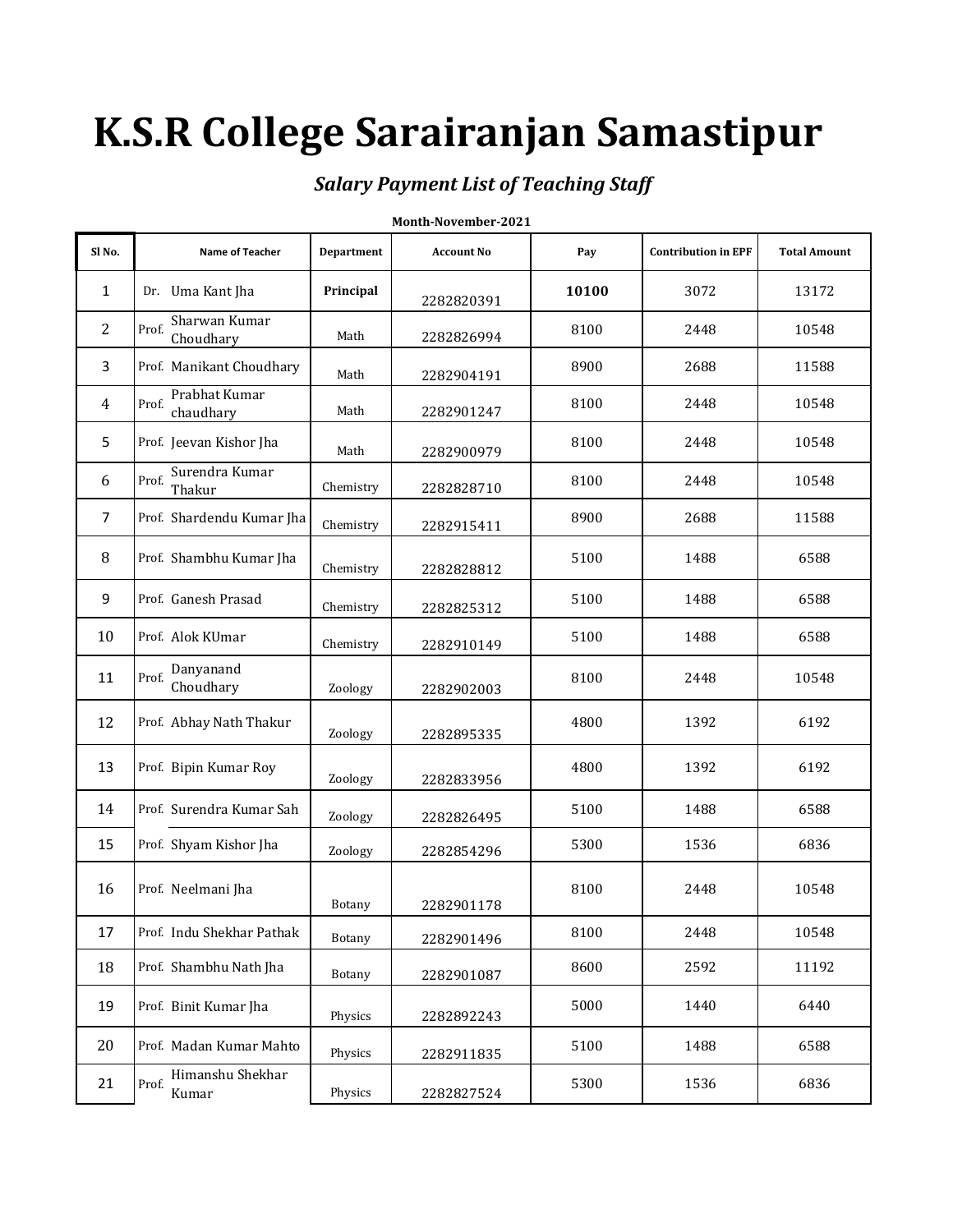| 22 | Prof. Suresh Bhindwar                    | R.Eco     | 2282907294 | 6000 | 1776 | 7776  |
|----|------------------------------------------|-----------|------------|------|------|-------|
| 23 | Prof. Mihir Kumar Mishra                 | An.His.   | 2282893814 | 8400 | 2520 | 10920 |
| 24 | Prof. Chandra Mohan Jha                  | An.His.   | 2282903404 | 8100 | 2448 | 10548 |
| 25 | Prof. Ankesh Kumar                       | An.His.   | 2282887765 | 8100 | 2448 | 10548 |
| 26 | Prof. Bibha Sinha                        | Music     | 2282822945 | 4800 | 1392 | 6192  |
| 27 | Prof. Abha Sinha                         | Music     | 2282827750 | 5300 | 1536 | 6836  |
| 28 | Indra Mohan<br>Prof.<br>Choudhary        | Geography | 2282899204 | 8100 | 2448 | 10548 |
| 29 | Prof. Krishna Kumar Ray                  | Geography | 2282833571 | 8100 | 2448 | 10548 |
| 30 | Prof. Diwa Kant Mishra                   | Geography | 2282862230 | 8100 | 2448 | 10548 |
| 31 | Prof. Ramesh KUmar                       | Geography | 2282819499 | 5600 | 1632 | 7232  |
| 32 | Surendra Kumar<br>Prof.<br>Kunwar        | Geography | 2282820459 | 5600 | 1632 | 7232  |
| 33 | Prof. Mamta Kumari                       | Home Sc   | 2282821678 | 5400 | 1584 | 6984  |
| 34 | Prof. Ganesh Kumar                       | Home Sc   | 2282901859 | 8100 | 2448 | 10548 |
| 35 | Prof. Bishnu Kumar Jha                   | Home Sc   | 2282883759 | 8100 | 2448 | 10548 |
| 36 | Prof. Anita Kumari                       | Home Sc   | 2282820357 | 6200 | 1824 | 8024  |
| 37 | Prof. Shiv Shankar Ray                   | PHIL      | 2282883341 | 8100 | 2448 | 10548 |
| 38 | Ram Pravesh Prasad<br>Prof.<br>Singh     | PHIL      | 2282935051 | 5100 | 1448 | 6548  |
| 39 | Prof. Baidhnath Choudhary                | Sociology | 2282900888 | 8600 | 2592 | 11192 |
| 40 | Prof. Lalita Kumari                      | Sociology | 2282858564 | 8600 | 2592 | 11192 |
| 41 | Prof. Nita Kumari                        | Sociology | 2282826268 | 8100 | 2448 | 10548 |
| 42 | Prof. Bipin Kumar Jha                    | Sociology | 2282908196 | 6000 | 1776 | 7776  |
| 43 | Prof. Bijay Kumar Jha                    | History   | 2282834916 | 8900 | 2688 | 11588 |
| 44 | Chandra Moleshwar<br>Prof.<br><b>Iha</b> | History   | 2282827342 | 8100 | 2448 | 10548 |
| 45 | Prof. Anil Kumar Singh                   | History   | 2282856634 | 8100 | 2448 | 10548 |
| 46 | Pawan Kumar<br>Prof.<br>Choudhary        | History   | 2282915647 |      |      |       |
| 47 | Dipak Kumar<br>Prof.<br>Choudhary        | History   | 2282892822 | 6900 | 2064 | 8964  |
| 48 | Prof. Abhay Kumar Jha                    | History   | 2282851273 | 5600 | 1632 | 7232  |
| 49 | Prof. Arvind Rai                         | Economics | 2282900924 | 9100 | 2760 | 11860 |
| 50 | Prof. Subansh Choudhary                  | Economics | 2282900232 | 8600 | 2592 | 11192 |
| 51 | Prof. Balmiki Choudhary                  | Economics | 2282900913 | 8100 | 2448 | 10548 |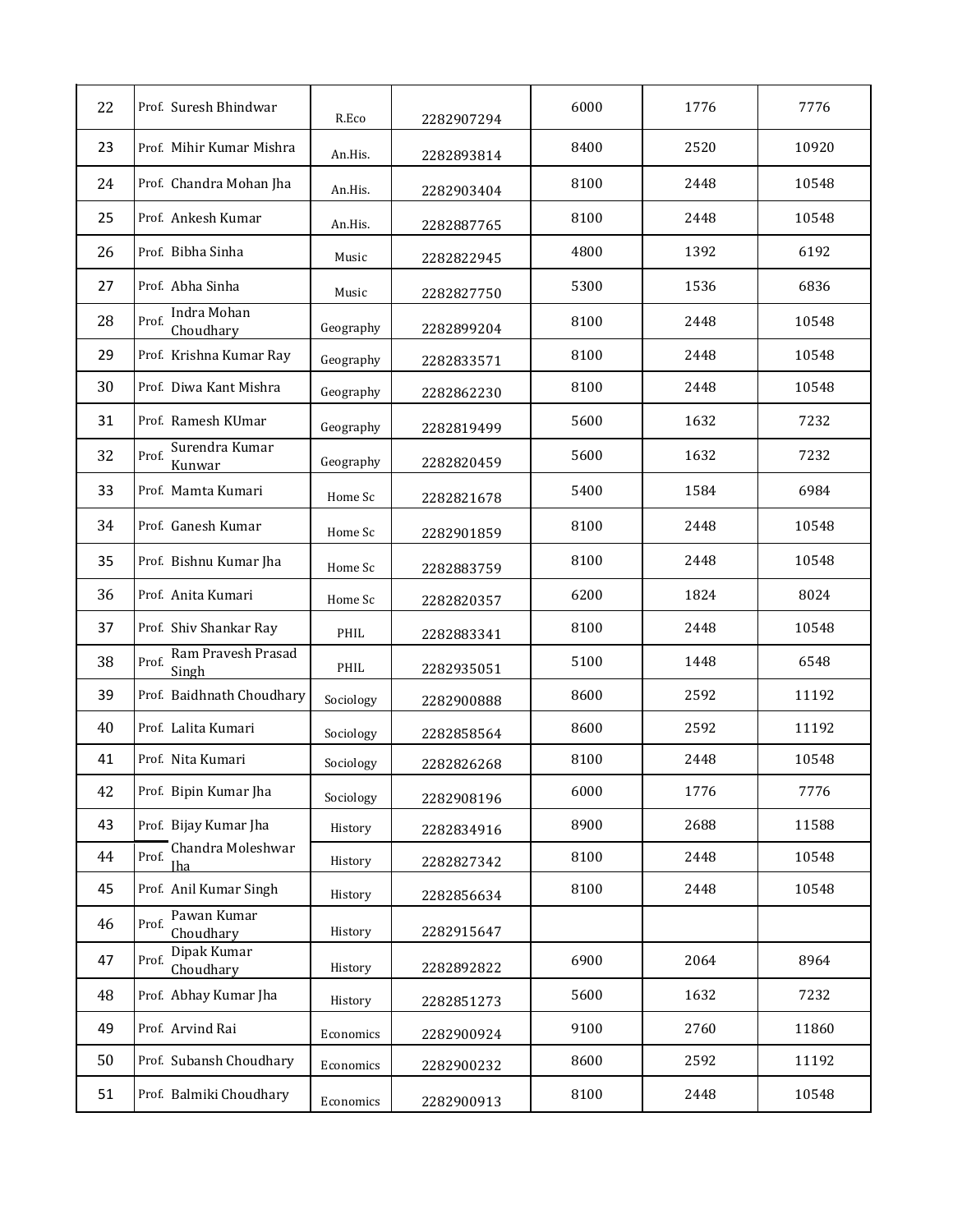| 52 | Prof. Ram Kuber Singh                   | Economics  | 2282946675 | 5000  | 1440 | 6440  |
|----|-----------------------------------------|------------|------------|-------|------|-------|
| 53 | Sushil Kumar<br>Prof.<br>Choudhary      | Economics  | 2282839040 | 5000  | 1440 | 6440  |
| 54 | Prof. Kiran Kumari                      | Psychology | 2282900811 | 8900  | 2688 | 11588 |
| 55 | Prof. Kavita Kumari                     | Psychology | 2282826847 | 8100  | 2448 | 10548 |
| 56 | Prof. Ram Binod                         | Psychology | 2282827502 | 7100  | 2112 | 9212  |
| 57 | Prof. Munni Kumari                      | Psychology | 2282925156 | 5400  | 1584 | 6984  |
| 58 | Prof. Hari Nandan Gupta                 | Psychology | 2282795908 | 4800  | 1392 | 6192  |
| 59 | Prof. Anil KUmar Jha                    | Psychology | 2282819319 | 5300  | 1536 | 6836  |
| 60 | Prof. Ashok Kumar Thakur                | Pol Sc     | 2282901292 | 8100  | 2448 | 10548 |
| 61 | Prof. Ranjan Kumar Ray                  | Pol Sc     | 2282904237 | 8100  | 2448 | 10548 |
| 62 | Prof. Akhilesh Kaushik                  | Pol Sc     | 2282840534 | 5300  | 1536 | 6836  |
| 63 | Sharat Kumar<br>Prof.<br>Choudhary      | Commerce   | 2282900800 | 8400  | 2520 | 10920 |
| 64 | Chiranjeev Kumar<br>Prof.<br>Das        | Commerce   | 2282899146 | 8100  | 2448 | 10548 |
| 65 | Jayendra Kumar<br>Prof.<br><b>Bhatt</b> | Commerce   | 2282821929 | 8400  | 2520 | 10920 |
| 66 | Prof. Bijay Kumar                       | Commerce   | 2282893734 | 8100  | 2448 | 10548 |
| 67 | Prof. Sanjay Kumar Sinha                | Commerce   | 2282900946 | 8100  | 2448 | 10548 |
| 68 | Prof. Ashok Kumar Singh                 | Commerce   | 2282822718 | 8100  | 2448 | 10548 |
| 69 | Ram Sudhir<br>Prof.<br>Choudhary        | Commerce   | 2282826304 | 5100  | 1488 | 6588  |
| 70 | Harendra KUmar<br>Prof.<br>Ishwar       | Commerce   | 2282899623 | 5100  | 1488 | 6588  |
| 71 | Prof. Bharat Ray                        | English    | 2282900753 | 8900  | 2688 | 11588 |
| 72 | Prof. Anil Kumar                        | English    | 2282819885 | 6700  | 1992 | 8692  |
| 73 | Prof. Janardhan Choudhary               | Hindi      | 2282900764 | 8100  | 2448 | 10548 |
| 74 | Prof. Awadhesh Kumar Jha                | Hindi      | 2282892094 | 10200 | 2448 | 12648 |
| 75 | Phulendra Kumar Ray<br>Prof.<br>Dean    | Hindi      | 3755255766 | 8400  | 2520 | 10920 |
| 76 | Prof. Gagan Dev Choudhary               | Hindi      | 2282900968 |       |      |       |
| 77 | Prof. Usha Kumari                       | Hindi      | 2282828380 | 8900  | 2688 | 11588 |
| 78 | Prof. Manoj Kumar Jha                   | Hindi      | 2282901995 | 8100  | 2448 | 10548 |
| 79 | Shekhar Prasad<br>Prof.<br>Choudhary    | Hindi      | 2282827331 | 7700  | 2304 | 10004 |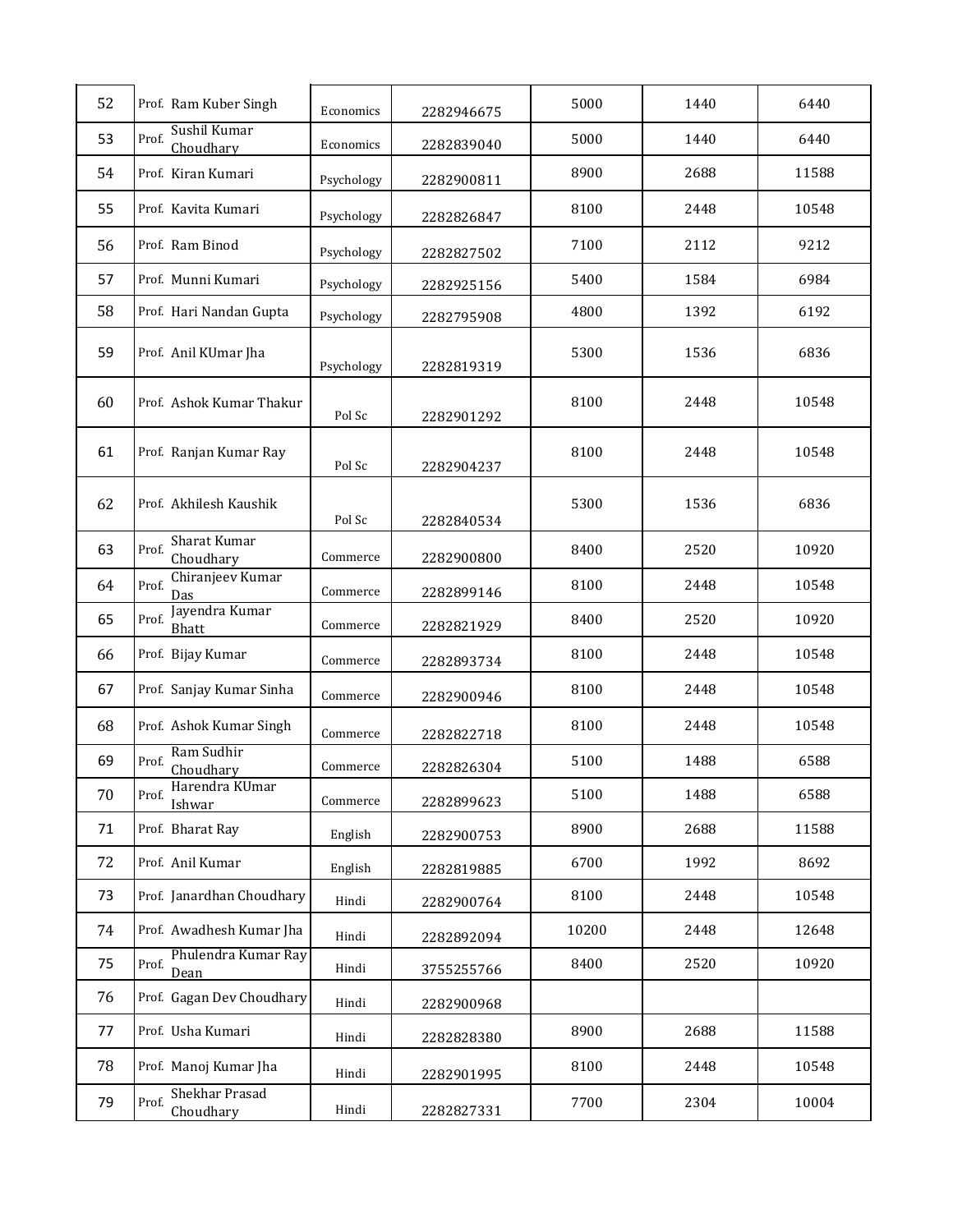| 80 | Prof. Hare Krishna Kumar          | Hindi    | 2282840409 | 5100   | 1488   | 6588   |
|----|-----------------------------------|----------|------------|--------|--------|--------|
| 81 | Prof. Shobha Kant Jha             | Sanskrit | 2282900786 | 8100   | 2448   | 10548  |
| 82 | Prof. Jagarnath Jha               | Sanskrit | 2282892844 | 8100   | 2448   | 10548  |
| 83 | Prof. Sudhir Kumar Singh          | Sanskrit | 2282848986 | 5300   | 1536   | 6836   |
| 84 | Prof. Ram Kumar Jha               | Maithili | 2282901214 | 8400   | 2520   | 10920  |
| 85 | Pawan Kumar<br>Prof.<br>Choudhary | Maithili | 2282899102 | 8100   | 2448   | 10548  |
| 86 | Prof. Chandra Shekhar Jha         | Maithili | 2282828186 | 8900   | 2688   | 11588  |
| 87 | Prof. Kritya Nand Jha             | Maithili | 2282837269 | 8100   | 2448   | 10548  |
| 88 | Prof. Satish Kumar Jha            | Maithili | 2282902988 | 5000   | 1440   | 6440   |
| 89 | Prof. Devendra Kumar Jha          | Maithili | 2282852415 | 5600   | 1632   | 7232   |
| 90 | MD Mahtabuddin<br>Prof.<br>Ansari | Urdu     | 2282903709 | 8400   | 2520   | 10920  |
| 91 | Prof. MD Faruq                    | Urdu     | 2282840782 | 8100   | 2448   | 10548  |
| 92 | Prof. MD Sharfaraj                | Urdu     | 2282862467 | 5600   | 1632   | 7232   |
| 93 | Prof. MD Imran Ali                | Persian  | 2282859487 | 5000   | 1440   | 6440   |
| 94 | Prof. MD Shahid                   | Persian  | 2282863889 | 5100   | 1448   | 6548   |
| 95 | Prof. Ruma Kumari                 | Home Sc  | 2282855948 | 5700   | 1680   | 7380   |
|    |                                   |          |            | 661900 | 197008 | 858908 |

 **Principal Dr Uma Kant Jha K.S.R College Sarairanjan , Samastipur**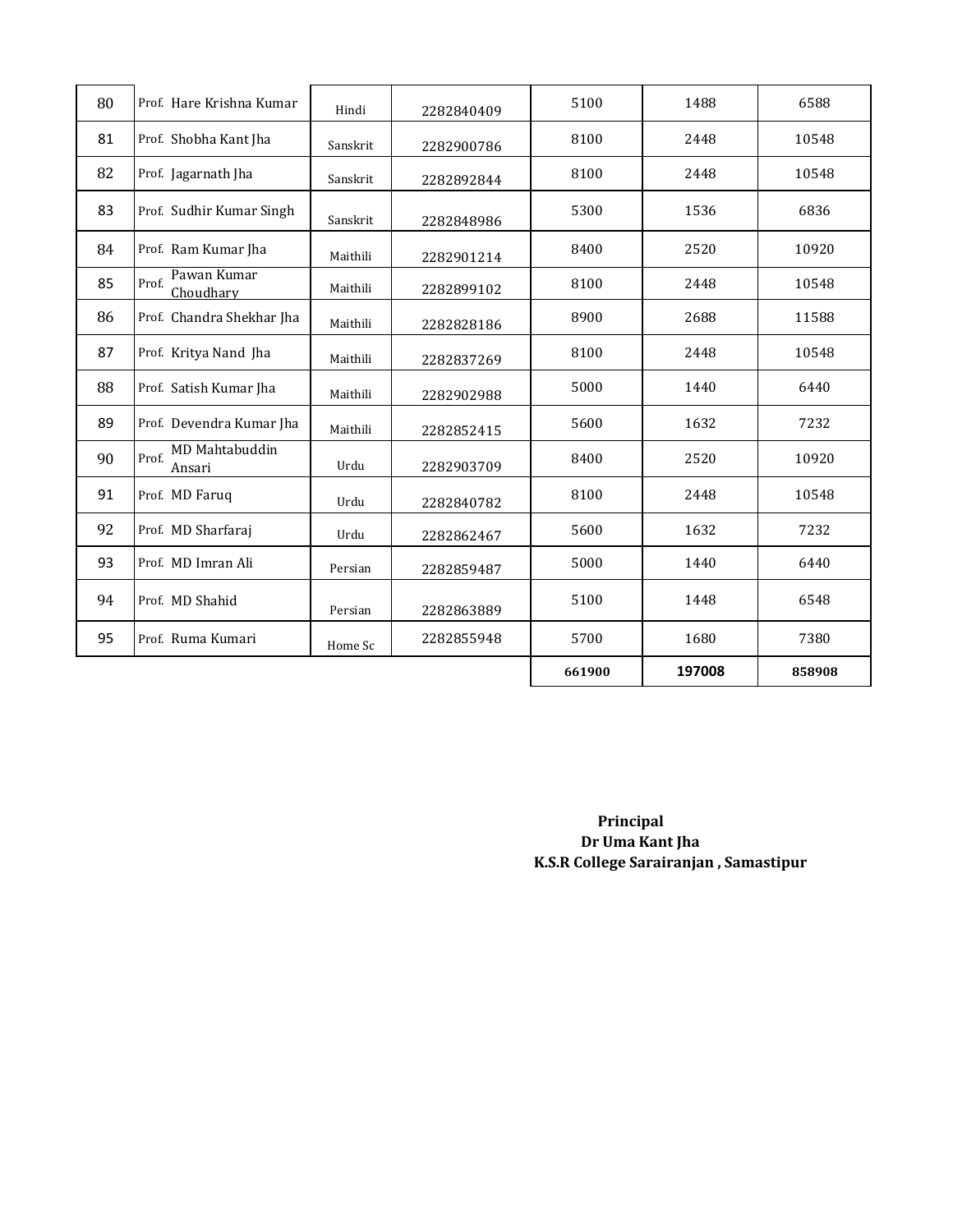# **K.S.R College Sarairanjan Samastipur**

### *Salary Payment List of Non-Teaching Staff*

#### **Month-Noveber-2021**

| Sl <sub>No.</sub> | Name of Non-<br><b>Teaching Staff</b> | Post       | <b>Account No.</b> | Pay    | <b>Contribution</b> in<br><b>EPF</b> | <b>Toal Salary</b> |
|-------------------|---------------------------------------|------------|--------------------|--------|--------------------------------------|--------------------|
| $\mathbf{1}$      | Amarkant Ishwar                       | Accountant | 2282901430         | 7500   | 1800                                 | 9300               |
| 2                 | Manoj Prasad Karn                     | Clerk      | 2282901338         | 5400   | 1560                                 | 6960               |
| 3                 | Santosh Kumar Jha                     | Clerk      | 2282825786         | 4200   | 1200                                 | 5400               |
| 4                 | Laxmi Kant<br>Choudhary               | Clerk      | 2282821577         | 4200   | 1200                                 | 5400               |
| 5                 | Hema Kumari                           | Clerk      | 3857030596         | 4200   | 1200                                 | 5400               |
| 6                 | Rajnish Kumar Ray                     | Clerk      | 2282861837         | 4200   | 1200                                 | 5400               |
| 7                 | Ajit Kumar Jha                        | P.T.I      | 2282827921         | 5000   | 1536                                 | 6536               |
| 8                 | Umesh Jha                             | Lab .Tech. | 2282901644         | 6100   | 1800                                 | 7900               |
| 9                 | Kishore Kumar Jha                     | Lab .Tech. | 2282901928         | 5400   | 1680                                 | 7080               |
| 10                | Deji Kumari                           | Lab .Tech. | 2282862116         | 4600   | 1320                                 | 5920               |
| 11                | Daya Nand Jha                         | Lab .Tech. | 2282891329         | 5400   | 1560                                 | 6960               |
| 12                | Pramod Kumar<br>Ishwar                | Lab .Tech. | 2282895834         | 5400   | 1560                                 | 6960               |
| 13                | Sunil Kumar Yazi                      | Lab .Tech. | 2282934411         | 5400   | 1560                                 | 6960               |
| 14                | Ram Murti Ishwar                      | Peon       | 2282807314         | 4400   | 1224                                 | 5624               |
| 15                | Chandeshwar Ray                       | Peon       | 2282901713         | 4400   | 1224                                 | 5624               |
| 16                | Binay Kumar Jha                       | Peon       | 2282827375         | 4400   | 1224                                 | 5624               |
| 17                | Ramasharay Sahni                      | Peon       | 2282819502         | 4400   | 1224                                 | 5624               |
| 18                | Ram Bhadra Jha                        | Peon       | 2282867272         | 3900   | 1104                                 | 5004               |
| 19                | Ankesh Kumar Yazi                     | Peon       | 3162572461         | 3900   | 1104                                 | 5004               |
| 20                | Rajeev Kumar Ray                      | Peon       | 2282861804         | 3900   | 1104                                 | 5004               |
| 21                | Amit Kumar                            | Peon       | 3140440609         | 3900   | 1104                                 | 5004               |
| 22                | Rajesh Kumar Yazi                     | Peon       | 2282862172         | 3900   | 1104                                 | 5004               |
|                   |                                       |            | <b>Total</b>       | 104100 | 29592                                | 133692             |